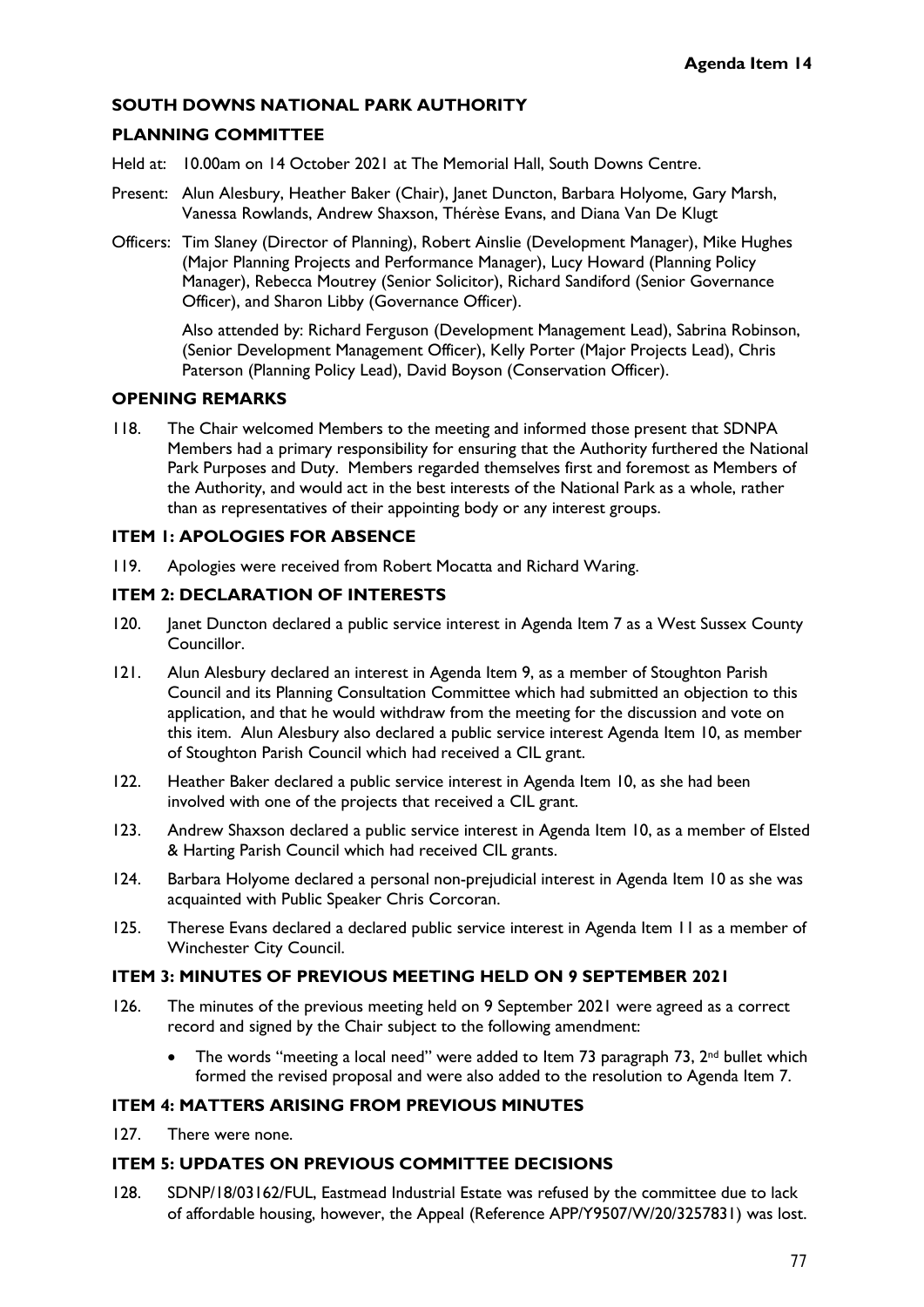Following work around the appeal nine dwellings (16%) had been secured as affordable housing.

### **ITEM 6: URGENT ITEMS**

- 129. There were no urgent items.
- 130. The Committee was informed that Agenda Item 8 has been removed from this Agenda due to Water Neutrality, but was still a live application.

#### **ITEM 7: SDNP/21/00924/CND – LAND AT ROTHERLEA**

- 131. The Case Officer presented the application, reminded Members of the report content and referred to the update sheet.
- 132. The following public speakers addressed the Committee:
	- Councillor Chris Kemp spoke against the application on behalf of Petworth Town Council.
- 133. The Committee considered the report by the Director of Planning (Report PC 21/22-16), the updates, and the public speaker comments, and requested clarification as follows:
	- In the parking layout, did the application take account of Electrical Vehicle (EV) charging points for vehicles?
	- Page 26, paragraph 8.13 of the report referred to the nature and scope of the application and that a separate planning permission would follow if the recommendation was agreed. Clarification was requested on why the need for the separate planning permission.
	- How was the allocation for the mix of shared ownership and affordable/rented housing agreed?
	- Was Rotherlea (the road) owned by the developers and included in the development?
	- Local residents had expressed concern with regards to parking. Clarification was requested on the parking situation.
- 134. In response to questions, Officers clarified:
	- As this was an S73 application it did not include any changes in relation to EV points.
	- This was an S73 application and if permission was granted this would result in a new planning permission being issued. Therefore, the conditions along with S106 matters needed to be repeated.
	- This was a wholly affordable scheme and the affordable housing tenures was proposed by the applicant, which was an improvement on the previous approved scheme.
	- There was no difference regarding access and the Rotherlea road itself was part of the application site.
	- The amount of parking on the previous scheme remained in the current scheme and therefore there was no loss of parking. This also applied to the on-street visitor parking, with no objection received from the county highways.
- 135. The Committee discussed and debated the application, making the following comments:
	- There was sufficient parking and the changes to the application were minimal.
	- It was acknowledged that the numbers allocated to affordable housing had been corrected and that the overall mix had been well received by Petworth residents.
	- If the lack of EV charging points became problematic, could this be discussed with the agent with a view to the infrastructure being implemented?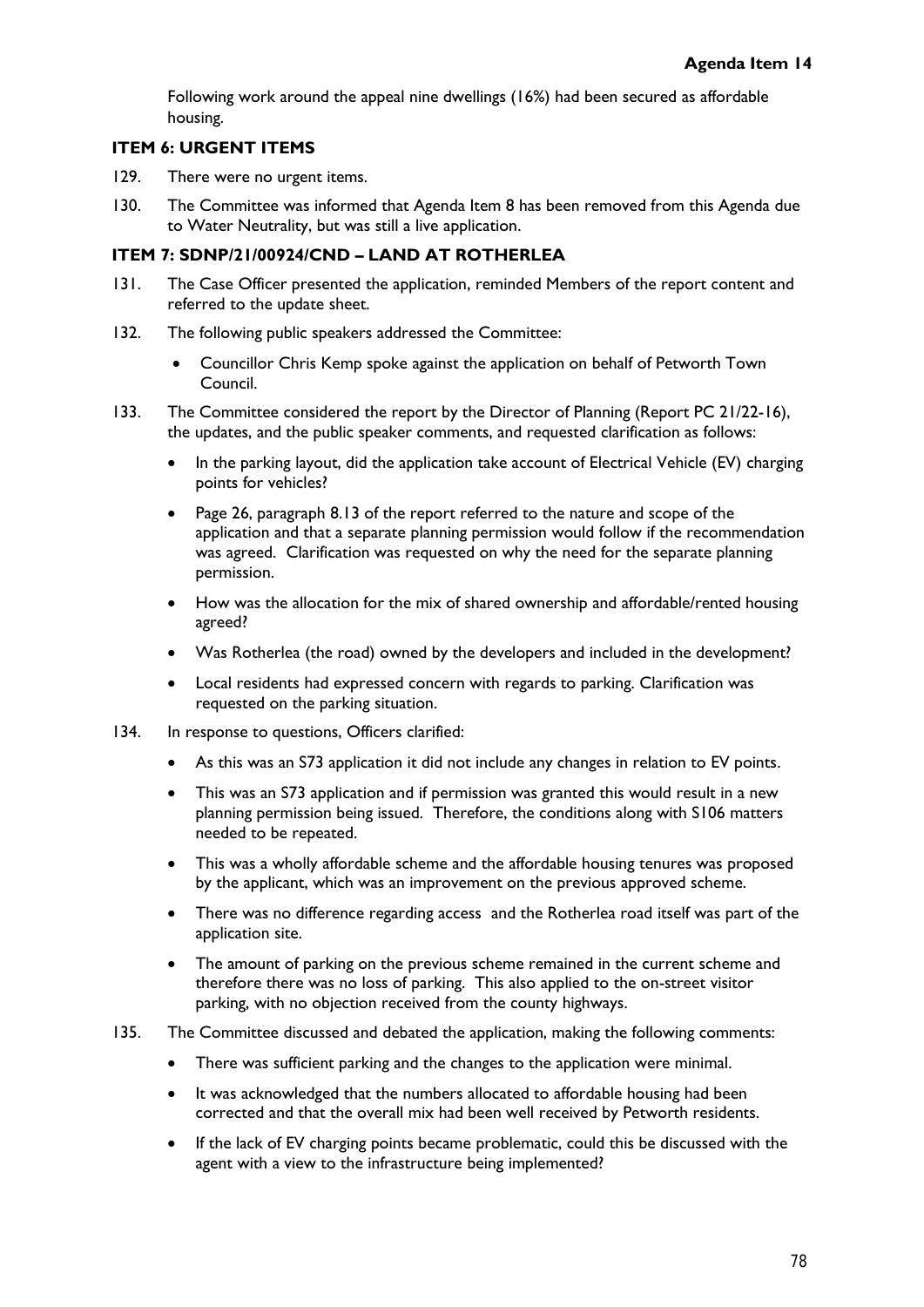- 136. Members were further advised:
	- If this had been a full application and not an S73 application, the lack of EV points would be considered.
	- This issue of EV charging points was to be taken away by officers and discussed further with the agent.
- 137. It was proposed and seconded to vote on the officer's recommendation subject to the amendments in the update sheet.
- 138. **RESOLVED:** That planning permission be granted subject to:
	- 1) The completion of a legal agreement to secure the following, to be delegated to the Director of Planning.
		- 12 affordable social rented and 22 shared ownership dwellings.
		- A management plan securing the long term retention and management of the approved landscape details for the site.
	- 2) The conditions as set out in paragraph 10.2 of this report.
	- 3) That authority be delegated to the Director of Planning to refuse the application with appropriate reasons if the Legal Agreement is not completed or satisfactory progress is not being made within 6 months of the 14th October 2021 Planning Committee meeting.

#### **ITEM 8: SDNP/21/02751/FUL & SDNP/21/02752/LIS – THE GRANARY**

139. This Agenda Item was not considered as it had been removed from the Agenda.

### **ITEM 9: SDNP/21/01966/FUL – DREWS FARM**

- 140. Alun Alesbury left the committee table and moved to the public gallery.
- 141. The Case Officer presented the application, reminded Members of the report content and referred to the update sheet.
- 142. The following public speakers addressed the Committee:
	- Alun Alesbury representing himself spoke against the application.
	- Luke Smith on behalf of Whaleback Planning & Design representing the Applicant spoke in support of the application.
	- James Fawcett as the Applicant spoke in support of the application.
	- Anna Fawcett representing the National Farmers Union spoke in support of the application.
- 143. Alun Alesbury left the meeting room at 11:05.
- 144. The Committee considered the report by the Director of Planning (Report PC 21/22-18), the updates and the public speaker comments, and requested clarification as follows:
	- How was the curfew of 22:30 for amplified music in condition 14 reached?
	- Conditions 15, 16 and 17 are specific in the use of the shepherds hut & two barns. Was this the equivalent of removing permitted development rights on these buildings or simply that any changes would require a separate application?
	- Was Barn 2 used as an office or for tourist accommodation and did permitted developments rights remain?
	- Was planning permission required for the Shepherds Huts?
	- What were the sewage arrangements for the Shepherd Huts?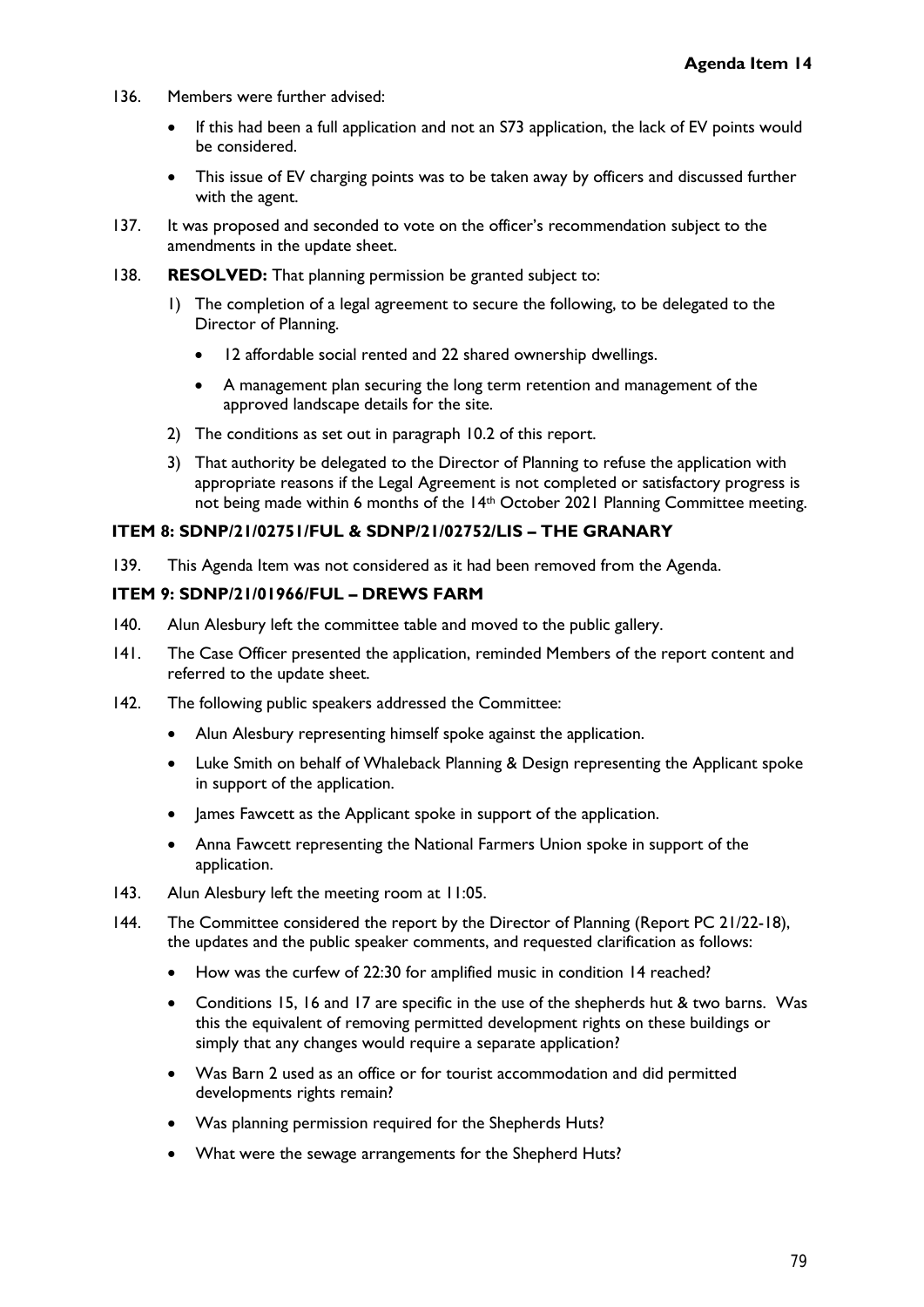- 145. In response to questions, Officers clarified:
	- The site sat within a tranquillity zone and this was assessed against other tourism uses of a similar nature, which included a curfew that amplified music ceased at 22:30 and no later.
	- There were no permitted development rights on tourism accommodation, hence, further permissions would be required to make any changes to the buildings referred to in Conditions 15, 16 and 17.
	- Barn 2 was split, half was used for storage and the other was used as a cold meat store. Upstairs housed office accommodation and meeting room space. Permitted development rights would arguably remain.
	- Planning permission was required for the Shepherds Huts as they were for permanent all year round use and were not temporary dwellings.
	- The Shepherds Huts had their own internal sewage system, and a full drainage scheme was included as a condition. This was discussed with the drainage engineer who agreed that this would satisfactorily meet the environmental requirements.
- 146. The Committee discussed and debated the application, making the following comments:
	- It was acknowledged that farmers needed to diversify, and evidence had shown this had been achieved successfully in other areas of the park.
	- Whilst there were objections to this application, at the risk of attracting too much tourism, it was acknowledged the importance of getting the balance right between the public enjoying the park and not destroying what was there, which this application met. It was possible though that too many similar applications could upset the balance.
	- In the past tourism applications which were considered inappropriate for the park had been turned down.
	- Whilst there was an impact of tourism, agriculture faced an uncertain future and this needed to be considered for further applications of a similar nature. When the South Downs Local Plan was reviewed this should be taken into account.
	- It was unfortunate that intensification of farming would have a more negative impact on ecosystems than tourism and that farmers were not able to farm in ways that could have less of an impact.
	- Whilst concern was expressed over farmers diversifying into tourism, this was a better option than farmers diversifying into industrial factories and other business use. Diversification into tourism led to money being spent in local rural areas and subsequently boosted the local economy.
- 147. It was proposed and seconded to vote on the officer's recommendation.
- 148. **RESOLVED:** That planning permission be granted subject to the conditions as set out in paragraph 10.2 of the report.
- 149. Alun Alesbury returned to the meeting at 11:20

# **ITEM 10: INFRASTRUCTURE BUSINESS PLAN 2021**

- 150. The Officer reminded Members of the report content and referred to the update sheet.
- 151. The following public speaker addressed Committee:
	- Councillor Chris Corcoran on behalf of Twyford Parish Council, spoke against the recommendation.
- 152. Officers stated that the CIL Application for Twyford Parish Council did not obtain the score required to be allocated.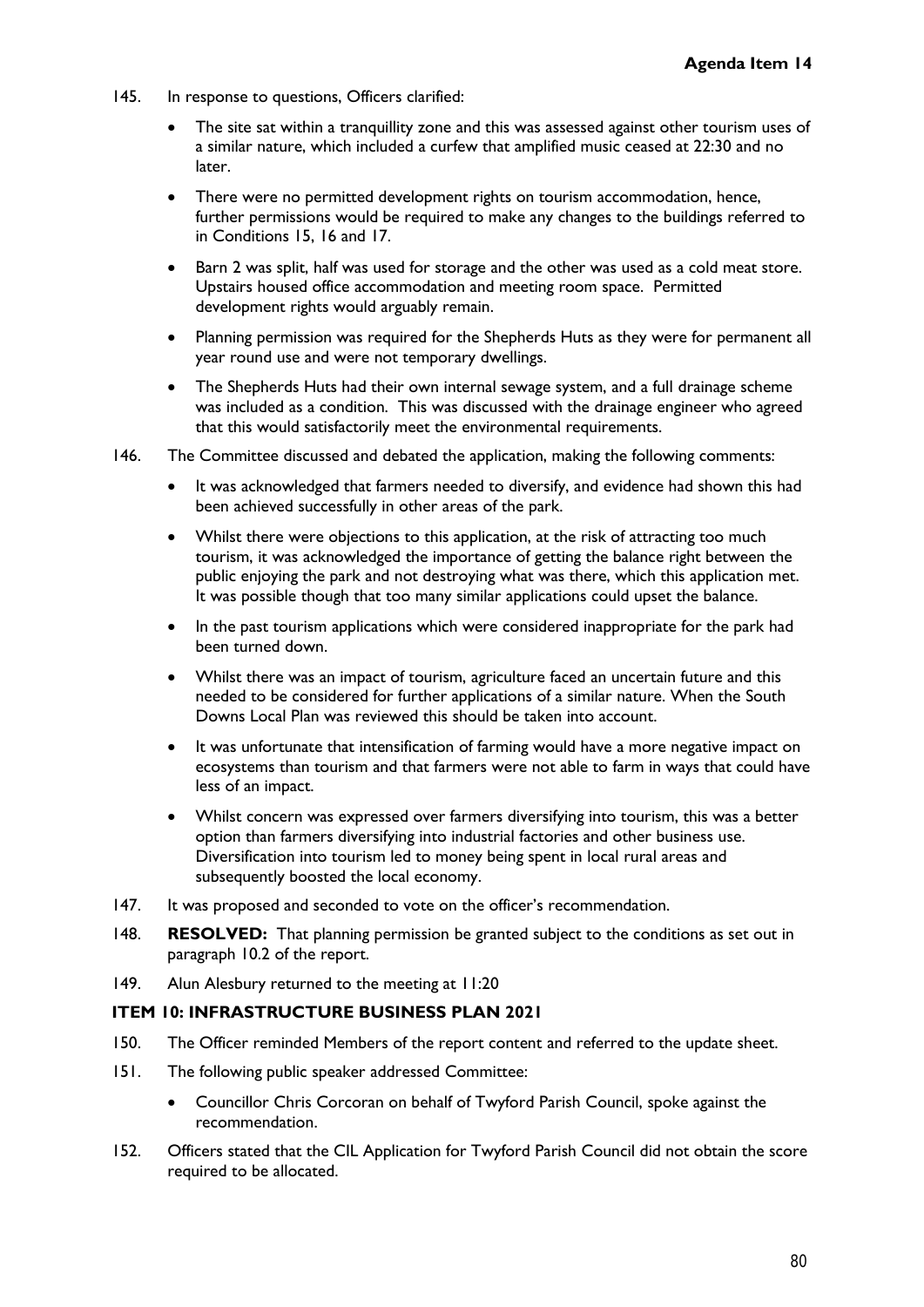- 153. The Committee considered the report by the Director of Planning (Report PC 21/22-19), the update sheet and the public speaker comments, and requested clarification as follows:
	- Did the public speaker advise that the Twyford CIL application did not comply with the regulations or was it that it complied but did not score sufficiently?
	- Were parishes informed which development within their parish the CIL receipts were allocated from?
	- How would a geographical spread be achieved if all projects that scored highly were only in one area of the park?
- 154. In response to questions, Officers clarified:
	- The Twyford project was assessed and scored, but did not score as well as others that were assessed. The project was in the Infrastructure Business Plan and could be considered for CIL in the future.
	- Parishes were not notified where funds came from as per CIL regulations. However parishes could visit the SDNP website to find out. The SDNPA had invested in the public version of the Exacom software, and issued guidance to parish clerks on how to access the system in order to ascertain where the CIL funds were allocated from.
	- The allocation would be a judgement. If there had not been any projects in a certain area for a number of years then greater weight may be given to ensuring a geographical spread.
- 155. The Committee discussed and debated the application, making the following comments:
	- The public speaker felt that it was the Officers that made the decisions at the Planning Committee. However, it was clarified that the Officers provide the recommendation and that Members considered the matters and could, and had in the past, disagree.
	- It was acknowledged that Twyford Parish Council had attended the meeting and expressed their concerns. They had already received a formal letter with feedback and would be advised via a letter on the outcome of today's decisions. Further feedback could be provided to the Parish Council.
	- It needed to be understood that CIL was not necessarily made available to increase the capital value of sites.
- 156. It was proposed and seconded to vote on the officer's recommendation

# 157. **RESOLVED: The Committee is recommended to:**

- 1) To approve the Infrastructure Business Plan 2021 (attached at Appendix 2 and 3 of the report);
- 2) To approve the in-principle allocation of the Community Infrastructure Levy 2020 /21 receipts of:
	- £1,374,746.85 to the projects identified in paragraph 4.5 of this report, and

to delegate authority to the Director of Planning to undertake any further assessment of the projects prior to the final allocation of funds as detailed within paragraphs 4.7 and 4.8 of this report, to determine the final allocations of funds up to  $\pounds$ 1,374,746.85 in respect of those projects and to authorise payments accordingly, and

3) To delegate authority to the Director of Planning to make minor amendments to the wording and formatting within the Infrastructure Business Plan 2021 prior to publication. Any such amendments shall not alter the meaning of the document.

# **ITEM 11: TWYFORD NEIGHBOURHOOD DEVELOPMENT PLAN DECISION STATEMENT**

158. The Officer presented the report and referred to the update sheet.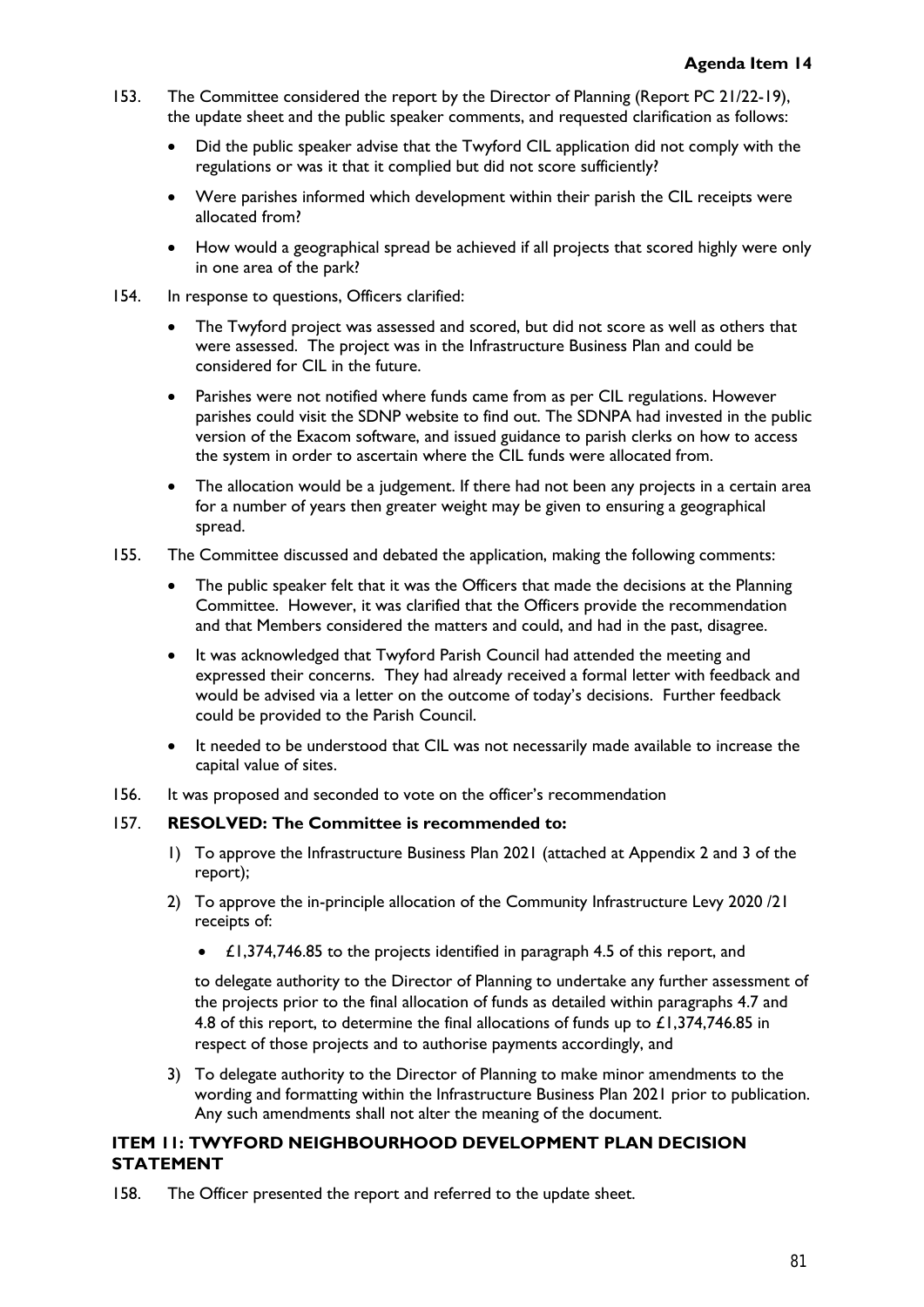- 159. The following public speakers addressed the Committee:
	- Councillor Chris Corcoran on behalf of Twyford Parish Council, spoke in support of the recommendation.
- 160. The Committee considered the report by the Director of Planning (Report PC 21/22-20) and requested clarification as follows:
	- Why had the Neighbourhood Planning group included a policy which would seek to limit the maximum floor space of new dwellings? Did having an approved NDP increase the opportunity for being allocated CIL.
	- Could further details on the referendum be provided?
- 161. In response to questions officers clarified:
	- The Neighbourhood Planning group had prepared a policy, which would restrict the maximum floor space of new dwellings in an effort to increase the stock of smaller more affordable homes. There was a decreasing number of smaller dwellings available in Twyford and this policy was seeking to address that situation.
	- A neighbourhood plan can be afforded full weight in decision making once it has passed its community referendum.
	- Officers had been in discussions with Winchester City Council with regards to a referendum. The City Council were working on the register of electors which would be finished by the beginning of November. Officers were in discussion with Twyford Parish Council and Winchester City Council and were considering the dates of  $6<sup>th</sup>$  and 13<sup>th</sup> January 2022.
- 162. The Committee discussed and debated the NDP, making the following comments:
	- It was acknowledged as disappointing that there was no list of electors as the register closed in September.
	- It was advantageous to the parish that if the NDP was approved they would receive a higher percentage of CIL.
	- It was good to see that the policy seeking to limit maximum floor space would address the balance of larger and smaller dwellings and provide lower cost homes.
- 163. It was proposed and seconded to vote on the officer's recommendation.
- 164. **RESOLVED:** The Committee:
	- 1) Agreed the Decision Statement as set out at Appendix 2 of the report, which sets out the modifications that will be made to the Twyford Neighbourhood Development Plan in response to the Examiner's recommendations.
	- 2) Noted the Examiner's Report at Appendix 3 and recommended modifications to make the Twyford Neighbourhood Development Plan meet the basic conditions.

# **ITEM 12 - KINGSTON CONSERVATION AREA APPRAISAL AND MANAGEMENT PLAN**

- 165. The Officer presented the report.
- 166. The Committee considered the report by the Director of Planning (Report PC 21/22-21) and requested clarification as follows:
	- Were there any statutory duties on a planning authority to produce or renew and replace a CAAMP?
	- If someone wanted to develop in a conservation area, would the CAAMP be the key document in the process?
	- Was the CAAMP a Supplementary Planning Document?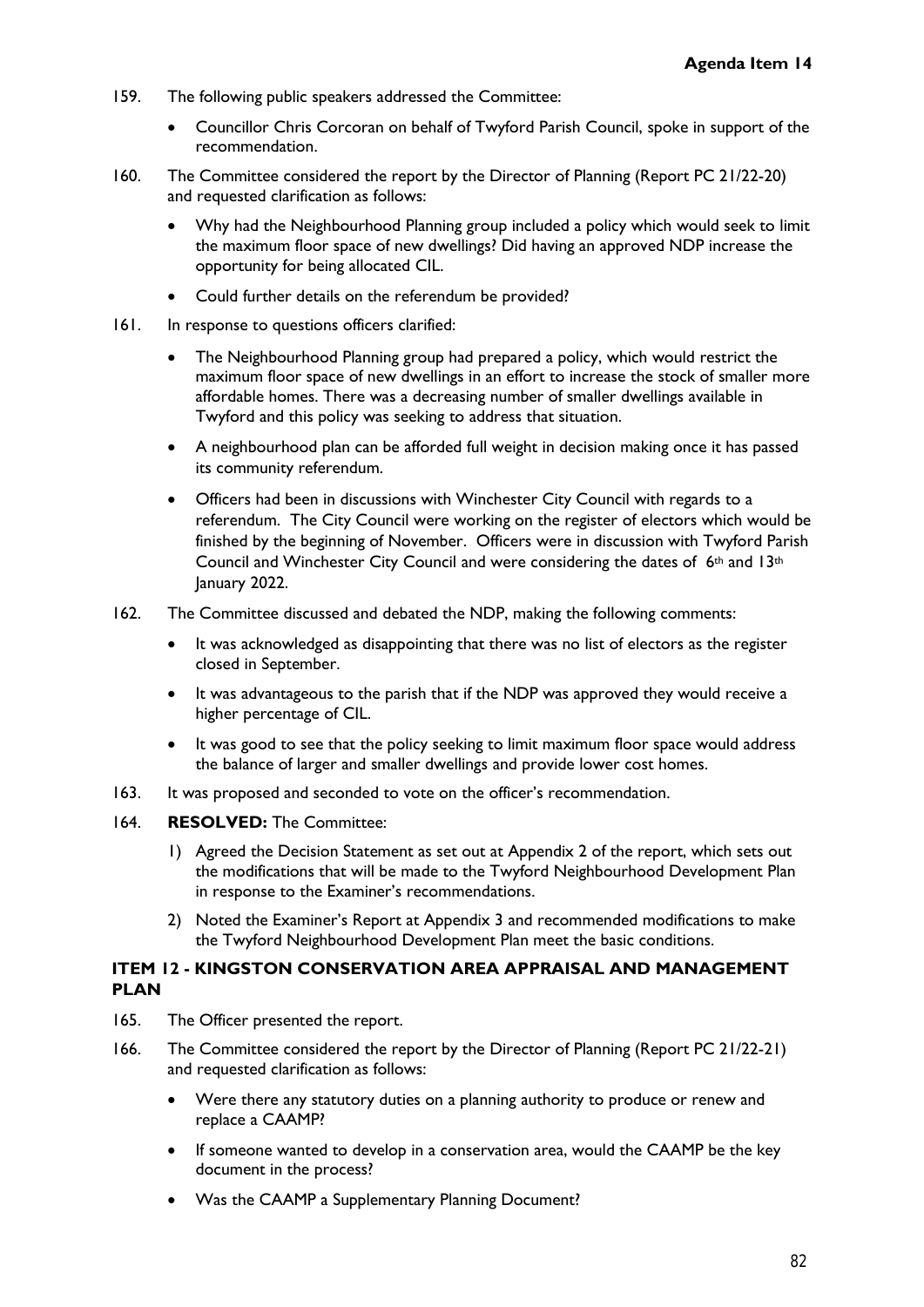- The Annex in the document referred to listed buildings but did not specify the grade of each building, could this be included?
- Would it be possible that when a conservation area was reviewed, it was decided that the area no longer met the criteria?
- 167. In response to questions, Officers clarified:
	- There was no statutory duty to produce a CAAMP. However, there was a duty to periodically review a Conservation Area.
	- All standard planning policies would apply, including SDNP policies if someone wanted to develop in a conservation area. As this was a conservation area there was extra legislation that applied. Whilst the CAAMP did not provide that extra layer it provided guidance. Equally, if an individual was to appeal against the refusal of a relevant application, the CAAMP document would provide additional guidance.
	- The document was not a Supplementary Planning Document but was a document that lent weight in the Development Management process and is a material consideration in determining relevant applications. .
	- It was acknowledged that the grade of buildings was not included within the document, however this could be amended in the recommendation.
	- Although theoretically possible, it was unlikely that an entire area would have its conservation area status removed.
- 168. It was proposed and seconded to vote on the recommendation subject to pages 300 and 301 of appendix 1 of the report being amended to include the listed building grades.
- 169. **RESOLVED**: The Committee resolved to:
	- 1) Adopt the Kingston Conservation Area Appraisal and Management Plan, attached as Appendix 1 to the report, subject to the inclusion of listed building grades on pages 300 and 301, for the purposes of Development Management and to inform the other activities of the National Park Authority and its partners.

# **ITEM 13: POYNINGS CONSERVATION AREA APPRAISAL AND MANAGEMENT**

- 170. The Officer presented the report.
- 171. The Committee considered the report by the Director of Planning (Report PC 21/22-21) and requested clarification as follows:
	- How did the proposed extension impact current development that was happening?
	- With regards to listed buildings, could there be a prescribed way for listed buildings to be included within a CAAMP document?
	- There were some potentially locally listable buildings that fell within the area of Poynings. If this document was approved, would these buildings be included in the list?
- 172. In response to questions, Officers clarified:
	- If the permission were extant, then nothing would change. However, if the extant permission had conditions to be discharged (i.e. boundary treatments), this would become a material issue as it was now in a conservation area, where it had not been previously.
	- Historically the process for listed buildings to be included in the CAAMP was as shown in the Poynings CAAMP and this process would be followed in future. Whilst this could be done in many conservation areas, it was not applicable to all conservation areas (especially the larger conservation areas with multiple listed buildings).
	- Whilst a local list of listable buildings was not currently in place in SDNPA, the criteria for a local building to be included on a local list would be a building that did not meet the criteria to be formally listed by Historic England but that was recognised locally as a